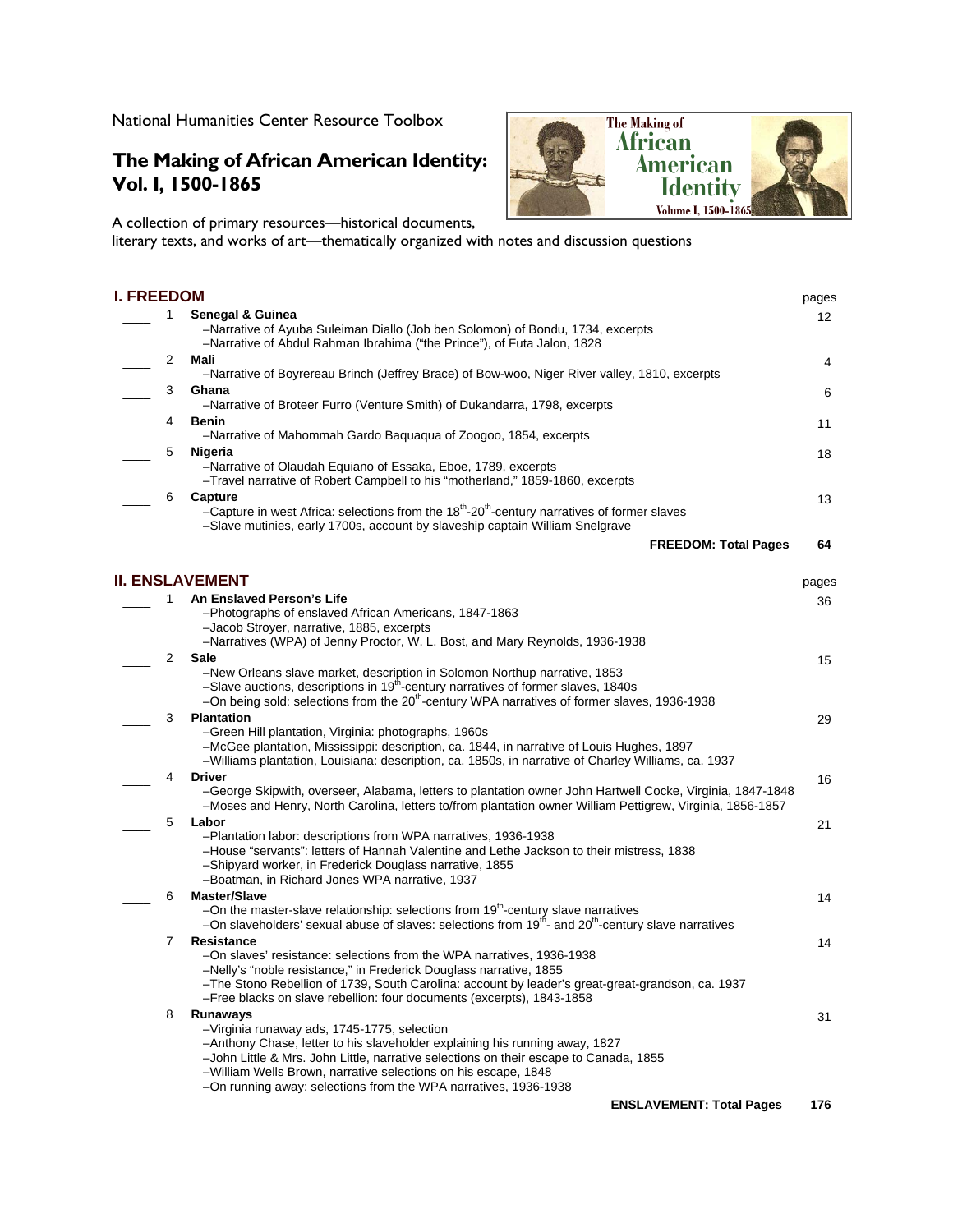## **III. COMMUNITY** pages \_\_\_\_ 1 **The Enslaved Family**  –The enslaved family: selections from the WPA narratives, 1936-1938 –A family history, selections from Mattie Jackson narrative, 1866 –Buying one's grandson, letter of Cecar Pugh to a slaveholder, 1841 –A family separated, letter of Maria Perkins to her husband, 1852 \_\_\_\_ 2 **Plantation Community**  –The plantation community: selections from the WPA narratives, 1936-1938 –A slave dance and the slave patrol, in Austin Steward narrative, 1857 –"Corn Songs in Harvest-time," in Francis Fedric narrative, 1863 –Work songs (3), lyrics & audio clips, recorded in Texas, 1939 \_\_\_\_ 3 **Religion**  –Slaves' religious practice: selections from the WPA narratives, 1936-1938 –Slaves' religious songs (6), music and lyrics as documented in 1863-1864 –The "religion of the South" (Christianity among slaveholders): selections from 19<sup>th</sup>-century slave narratives –Autobiography of Omar ibn Said, enslaved Muslim in South Carolina, 1831 –Origins of the African Methodist Episcopal Church, in Rev. Richard Allen memoir, 1833, excerpts \_\_\_\_ 4 **Petitions**  –Petition to end slavery, Connecticut, 1788 –Petition to end slavery, Massachusetts, 1788 –Petition for civil rights, South Carolina, 1791 –Petition to Congress for redress of grievances (NC fugitive slave law), and House debate, 1797, excerpts \_\_\_\_ 5 **Mutual Benefit**  –Free African Society, founding document, 1787 –New York African Society for Mutual Relief, address by cofounder William Hamilton, 1809 –Mutual benefit societies in Philadelphia, lists and contributions, 1831 –New York Phoenix Society, goals, 1833 \_\_\_\_ 6 **The Black Press**  –*The Colored American*, selections from one year, March 1837- March 1838 \_\_\_\_ 7 **Fugitives**  –An enslaved Underground Railroad "conductor," Arnold Gragston narrative, ca. 1937, excerpts –A free black Underground Railroad "conductor," John Parker narrative, 1885, excerpt –Boston Vigilance Committee, expenses for fugitive aid, 1850-1855 –Letter to the American Slaves, Fugitive Slave Law Convention, Cazenovia, New York, 1850, excerpts \_\_\_\_ 8 **Canada**  –Henry Bibb, Welcome statement to fugitive slaves in Canada, 1847 –Fugitive communities in Canada, descriptions and narratives compiled by Benjamin Drew, 1856 **COMMUNITY: Total Pages 120**  to state legislatures **IV. IDENTITY** pages \_\_\_\_ 1 **Slave**  –On being a slave: selections from 19<sup>th</sup>-c. slave narratives –"I was born a slave," narratives of Harriet Jacobs & Elizabeth Keckley, 1860s, excerpts –"The position of the African slave," address by John Rock, Boston, 1858 \_\_\_\_ 2 **Slave to Free**  –Slave to free: selections from  $19^{th}$ - &  $20^{th}$ -century narratives

- –Letter from Cato to the Philadelphia *Freeman's Journal* on the gradual abolition law, 1781 –Letter from Henry Bibb to his former slaveholder, 1844 –Letter from John Boston to his wife after his escape from slavery, 1862 –Newly arrived freedmen in Washington, DC, 1862; description in Elizabeth Keckley narrative, 1868 \_\_\_\_ 3 **Free-born**  –A free man of color in the South: autobiography of Willis Augustus Hodges, 1849, excerpts –A free woman of color in the North: journal of Charlotte Forten, 1854-1859, excerpts \_\_\_\_ 4 **Entrepreneurs**  –Tobacconist in North Carolina (1830s), narrative of Lunsford Lane, 1842, excerpts –Shoemaker in Connecticut (1831), narrative of William J. Brown, 1883, excerpts –Sailmaker in Massachusetts (1835), James Forten, article in T*he Anti-Slavery Record*, December 1835 –Barber in Mississippi (1838-1844), journal of William Johnson, 1951, excerpts –Merchant in California (1850s-1860s), autobiography of Mifflin Wistar Gibbs, 1902, excerpts –Dressmaker in Washington, DC (1860s), narrative of Elizabeth Keckley, 1868, excerpts \_\_\_\_ 5 **Artists** 
	- –Joshua Johnson, oil portraits of white Baltimore families, 1803-ca. 1810 –Robert Scott Duncanson, oil landscapes, 1848-1862
	- –Augustus Washington, daguerreotypes of white Hartford families & black Liberian leaders, 1844-1875

16

17

22

11

9

15

22

8

13

14

20

37

† 10